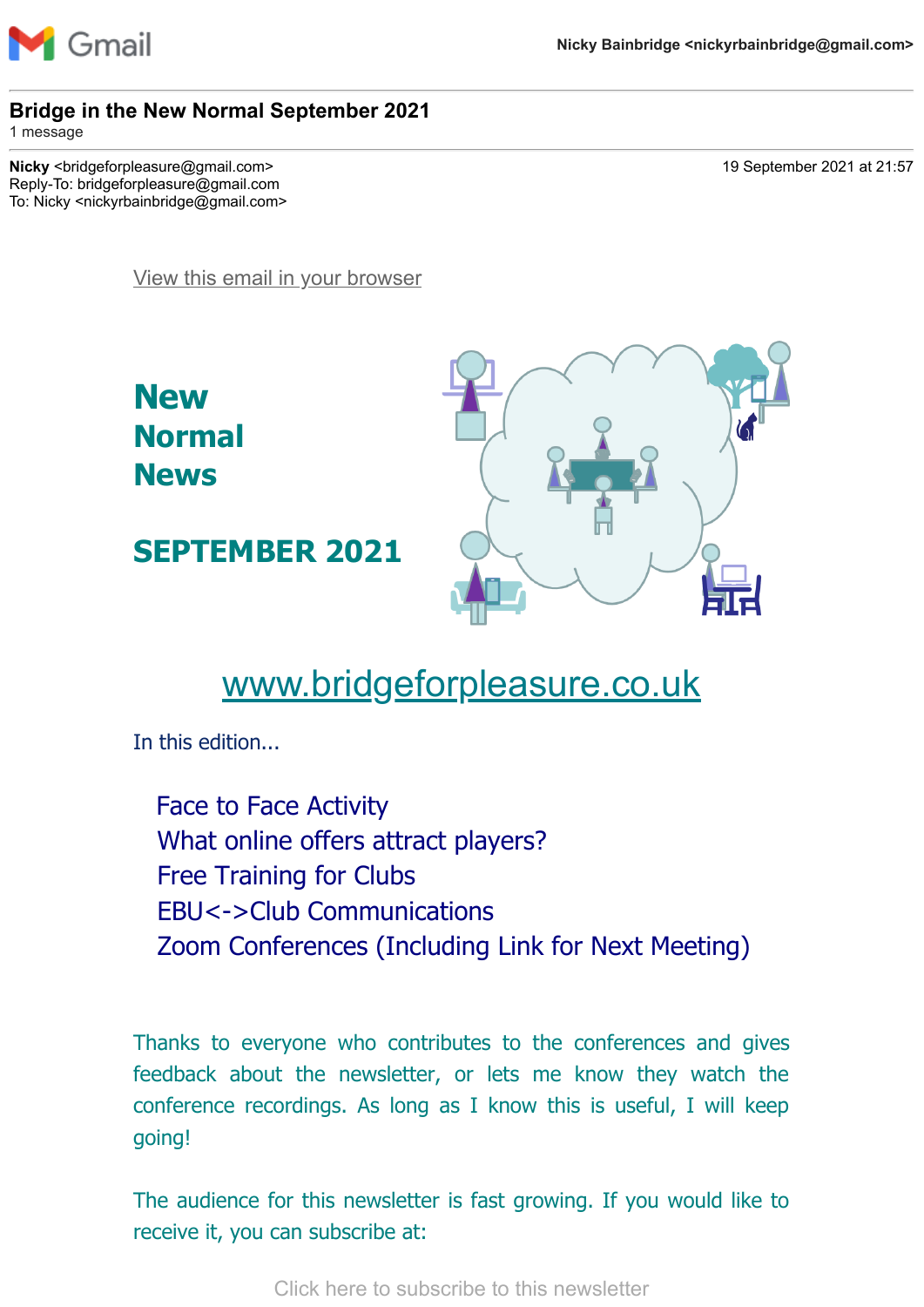## Face to Face Activity

#### The Return to Face to Face.

| Face to Face Sessions Offered per Week | 410 |
|----------------------------------------|-----|
| Clubs Offering Face to Face            | 171 |

Activity on club web sites spiked in the first part of September and continues at a high level. The numbers of face to face only clubs and hybrid clubs (offering both face to and online) have both increased, and the number of clubs offering only online has dropped for the first time. The number of dormant clubs is steady at around 30% of the sample.

Fields in face to face sessions are usually in the 3-5 tables range, though a few clubs have steady higher turn outs. Only a handful of clubs are offering combined online and face to face events, and one has given up.

This sample grows as about ten clubs a week are added. The profile of additions tries to follow that already monitored, with a bias to dormant/small/unaffiliated clubs as they are probably underrepresented.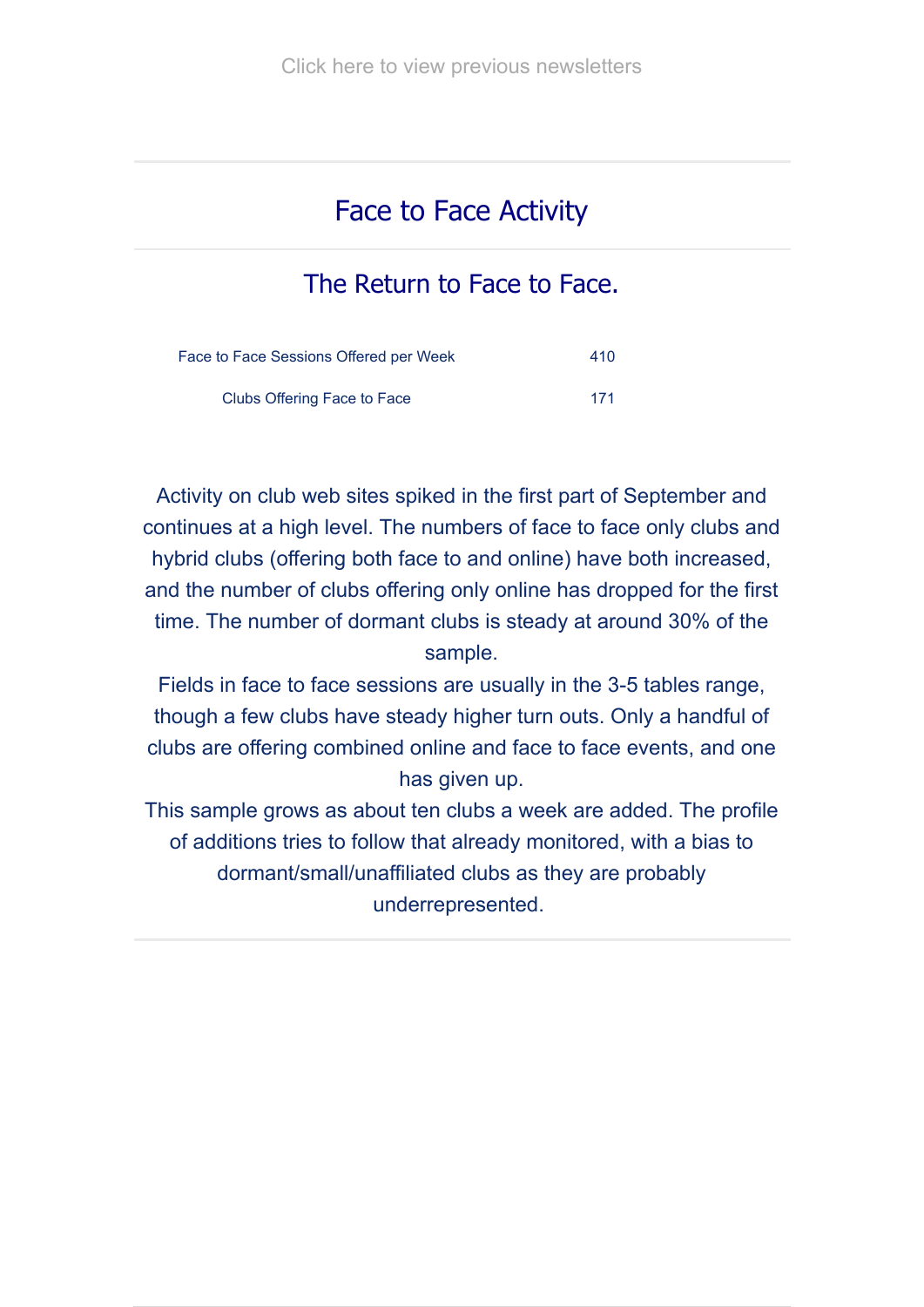

A page of statistics and comments from clubs (some direct to me, and some from their web pages) gives a good insight into the emerging new normal. Here's one important chart. You can look at the web site page for more detail at:

**[BFP Club Statistics Page](https://rugbyvillagebridge.us16.list-manage.com/track/click?u=5ca90c1560213b9616359b892&id=4fc2b1afb1&e=7736085cbd)**

### What online offers attract players?

Online bridge was the only game in town during the "total" phases of lock down. It was popular with the players who took to it, and brought players limited in mobility back to bridge. A great many new players learnt bridge online.

Stronger players liked the BBO EBU daily competitions. More social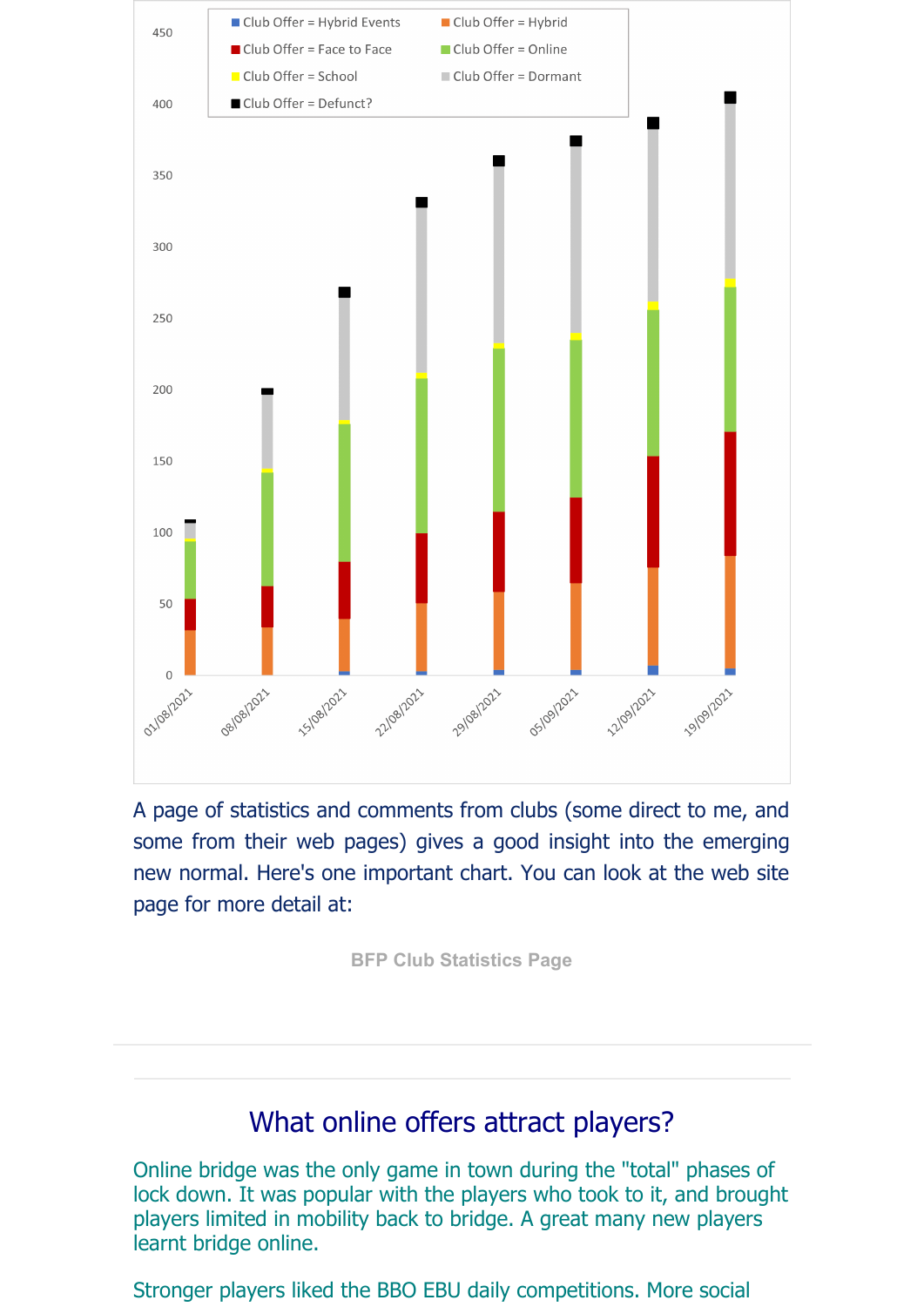players took to the casual area of BBO, free to all, and to the social area on Bridge Club Live.

Access to online platforms for club events was enabled initially on BBO by the EBU, then on the Bridge Club Live Platform, and latterly by the highly successful RealBridge. For many, bridge in the room, is the only form of the game they want. Sometimes this is discomfort with technology, but often it's the increased social, or psychological, element that they like. Some players believed that online would displace in person bridge, and the eventual balance remains to be seen.

Face to face is on offer, perhaps in rather more places than expected. Fields are small, though seem to be growing. Many clubs have gone from dormant to face to face and others have replaced online sessions with face to face. Locally three clubs have just started five evening face to face sessions between them, all evening. This is going to test the proposition that players will not leave the comfort of their homes on a winter's evening.

The EBU ran a modest event at Eastbourne, but has cancelled the two face to face events planned for the Midlands. A few counties have planned or held face to face events, but many are sticking with online for the foreseeable future.

Some competitions seem definitely to work better online. Many teams leagues have settled online. There are also new providers of friendly online events achieving considerable success such as No Fear Bridge, Bernard Magee's club and some entrepreneurs starting online only clubs. One club runs all day, seven days a week RealBridge Lounge for a serious fee.

Do clubs need to look at a different "mood" for their online events?

#### Free Training for Clubs

The wonderful RealBridge made an offer of free training for clubs on the topic of using MailChimp for newsletters. (That's the tool used for this newsletter, and for free). Sorry you've missed them. This is the second time they have done so. Previously they offered training on producing posters.

We have talked about offering something ourselves, and here in Rugby we will be happy to take visits, by prior arrangement, from anyone wishing to observe some face to face directing as a refresher.

I also wondered about producing something on movements for low numbers of tables, as some clubs may be more used to larger numbers of tables.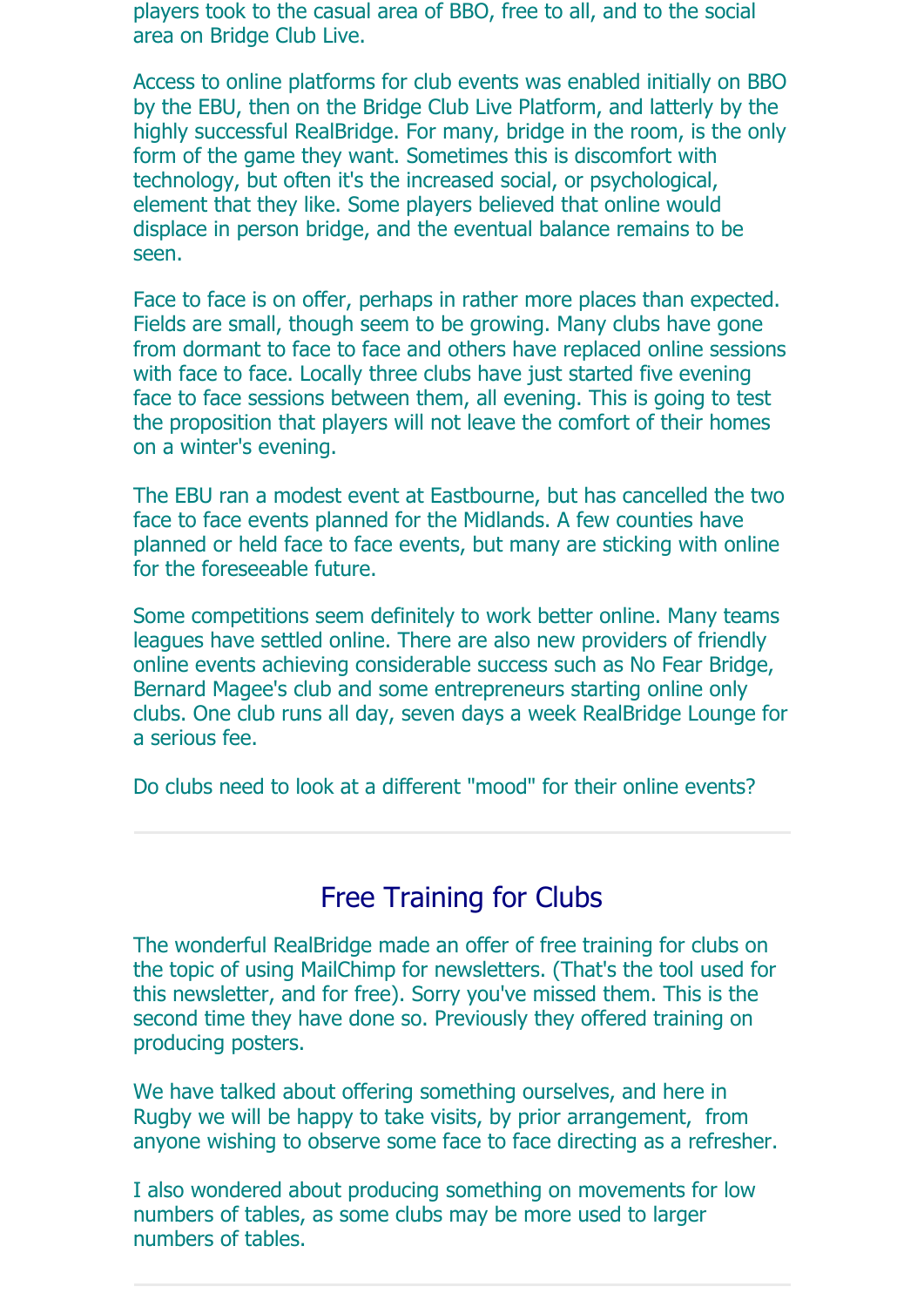### EBU<->Club Communications

The existence of this project was confirmed at the May Chairmen's meeting, but no idea of progress or when clubs can look forward to improved information flow. With the emphasis on "collaboration" in the meeting, a two way dialogue is hopefully on the cards.

A focus group meeting was held in May and, in June, club attendees were asked for examples where communications could have been improved.

We really hope to see regular communication, to all clubs, about this project.

#### New Normal Zoom Conferences

The meetings are informal gatherings. They are intended to bring together a wide range of perspectives. They should allow constructive debate.

The proceedings are not secret and will be recorded and published widely.

Zoom conferences took place on:

 16th September 21st October 18th November 16th December 2020 20th January 2021 17th February 2021 17th March 2021 21st April 2021 19th May 2021 16th June 2021 21st July 2021 18th August 2021.

A link for the next Zoom conference is below:

Nicky Bainbridge is inviting you to a scheduled Zoom meeting.

Topic: New Normal September 2021 Time: Sep 22, 2021 02:00 PM London

Join Zoom Meeting [https://us02web.zoom.us/j/88670629923?pwd=](https://rugbyvillagebridge.us16.list-manage.com/track/click?u=5ca90c1560213b9616359b892&id=c79fba6771&e=7736085cbd) UDE4eHpYTU5XZmxEbU5ZTXFxM1JZdz09

Meeting ID: 886 7062 9923 Passcode: 127350